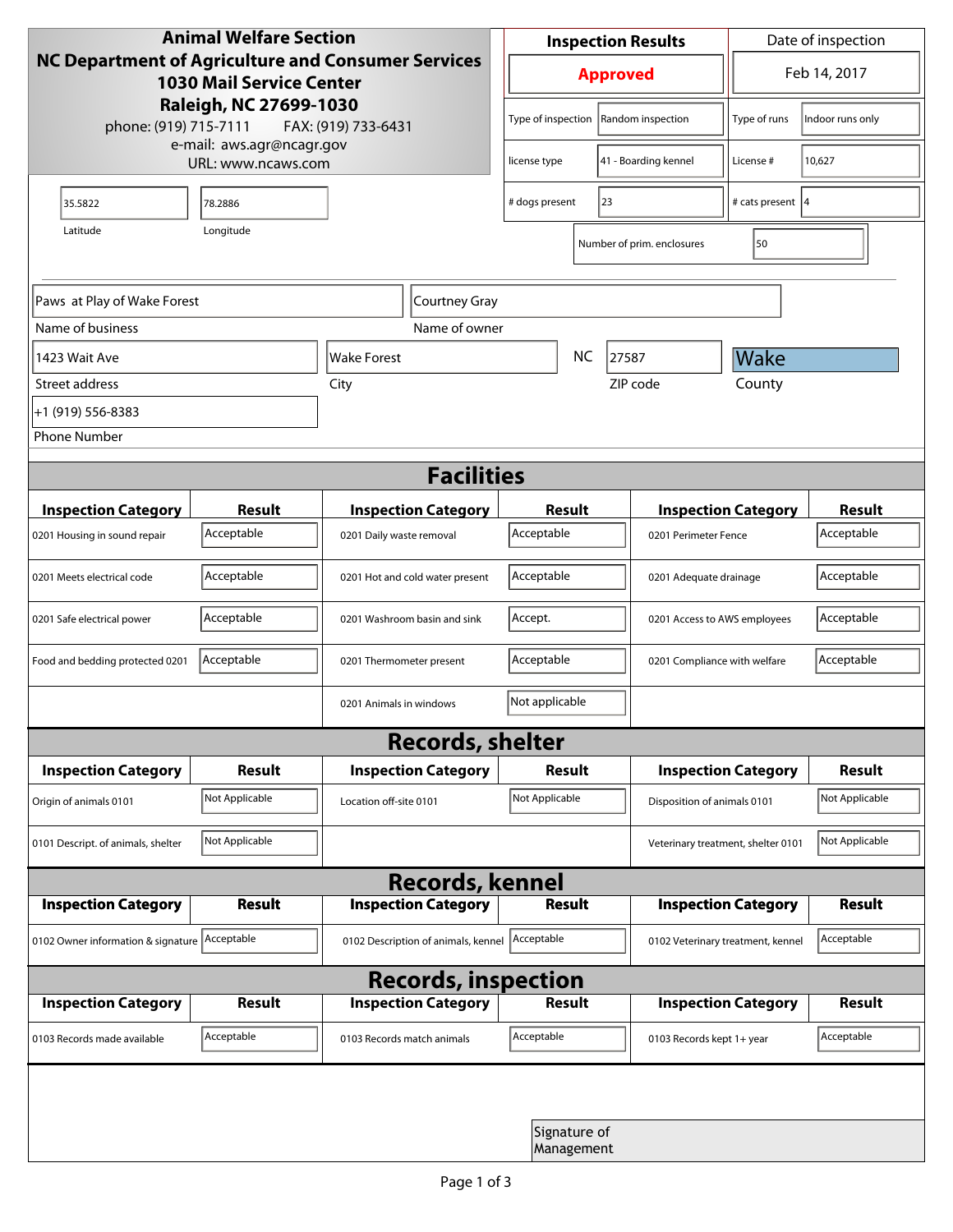| <b>Animal Welfare Section, NCDA&amp;CS</b>       |                |                                    | <b>Inspection Results</b> |                                     | Date of inspection         |                |  |  |
|--------------------------------------------------|----------------|------------------------------------|---------------------------|-------------------------------------|----------------------------|----------------|--|--|
| Inspection Report, continued                     |                |                                    | <b>Approved</b>           |                                     | Feb 14, 2017               |                |  |  |
|                                                  |                |                                    |                           |                                     |                            | <b>NC</b>      |  |  |
| Paws at Play of Wake Forest                      |                | <b>Courtney Gray</b>               |                           | <b>Wake Forest</b>                  |                            |                |  |  |
| <b>Indoor facilities</b>                         |                |                                    |                           |                                     |                            |                |  |  |
| <b>Inspection Category</b>                       | Result         | <b>Inspection Category</b>         | Result                    |                                     | <b>Inspection Category</b> | <b>Result</b>  |  |  |
| 0202 Ambient temperature, indoor                 | Acceptable     | 0202 Ventilation, indoor           | Acceptable                | Acceptable<br>0202 Lighting, indoor |                            |                |  |  |
| 0202 Imperv./Sanitary surf., indoor              | Not Acceptable | 0202 Drainage, indoor              | Acceptable                |                                     |                            |                |  |  |
| <b>Outdoor facilities</b>                        |                |                                    |                           |                                     |                            |                |  |  |
| <b>Inspection Category</b>                       | Result         | <b>Inspection Category</b>         | Result                    | <b>Inspection Category</b>          |                            | <b>Result</b>  |  |  |
| 0203 Impervious surfaces, outdoor                | Acceptable     | 0203 Housing, 1 per animal         | Acceptable                | 0203 Protection from elements       |                            | Acceptable     |  |  |
| 0203 Owner advised, outdoor                      | Acceptable     | 0203 Drainage, outdoor             | Acceptable                |                                     |                            |                |  |  |
| <b>Primary enclosures</b>                        |                |                                    |                           |                                     |                            |                |  |  |
| <b>Inspection Category</b>                       | Result         | <b>Inspection Category</b>         | Result                    |                                     | <b>Inspection Category</b> | <b>Result</b>  |  |  |
| 0204 Drainage prev. cross contam.                | Acceptable     | 0204 Fence height >= 5 feet        | Acceptable                | 0204 1:10 ratio, person: human      |                            | Acceptable     |  |  |
| 0204 Surf. impervious to moisture                | Acceptable     | 0204 Enclosure is escape proof     | Acceptable                | 0204 Cats, $>=$ 4 sq. ft. / adult   |                            | Acceptable     |  |  |
| 0204 Prevent contact with wood                   | Acceptable     | 0204 Solid resting surface         | Acceptable                | 0204 Cats, $<= 12$ / enclosure      |                            | Acceptable     |  |  |
| 0204 Enclosures in sound repair                  | Acceptable     | 0204 Cats, raised resting surface  | Acceptable                | 0204 Cats, 1 litter pan / 3 adults  |                            | Acceptable     |  |  |
| 0204 Size of enclosure                           | Acceptable     | 0204 Dogs, supervision if > 4      | Acceptable                |                                     |                            |                |  |  |
|                                                  |                | <b>Feeding</b>                     |                           |                                     |                            |                |  |  |
| <b>Inspection Category</b>                       | Result         | <b>Inspection Category</b>         | Result                    |                                     | <b>Inspection Category</b> | Result         |  |  |
| 0205 Feeding, 1x / day, adult                    | Acceptable     | 0205 Feeding, 1 bowl / adult       | Acceptable                | 0205 Feeding, commercial food       |                            | Acceptable     |  |  |
| 0205 Feeding, bowl in good repair                | Acceptable     | 0205 Feeding, quality food         | Acceptable                | 0205 Feeding, bowl is protected     |                            | Acceptable     |  |  |
| 0205 Feeding, 2x / day, young                    | Acceptable     |                                    |                           |                                     |                            |                |  |  |
| <b>Watering</b>                                  |                |                                    |                           |                                     |                            |                |  |  |
| <b>Inspection Category</b>                       | <b>Result</b>  | <b>Inspection Category</b>         | Result                    |                                     |                            |                |  |  |
| 0206 Watering, continuous access                 | Acceptable     | 0206 Watering, bowl in good repair | Acceptable                |                                     |                            |                |  |  |
| Sanitation/Employees/Classification & Separation |                |                                    |                           |                                     |                            |                |  |  |
| <b>Inspection Category</b>                       | <b>Result</b>  | <b>Inspection Category</b>         | Result                    |                                     | <b>Inspection Category</b> | <b>Result</b>  |  |  |
| 0207 Waste removal 2x / day                      | Acceptable     | 0207 Grounds overgrown             | Acceptable                | 0207 Young given social interact.   |                            | Not Applicable |  |  |
| 0207 Animals removed while clean                 | Acceptable     | 0207 Pest Control                  | Acceptable                | 0207 Species separated              |                            | Acceptable     |  |  |
| Signature of<br>Management                       |                |                                    |                           |                                     |                            |                |  |  |